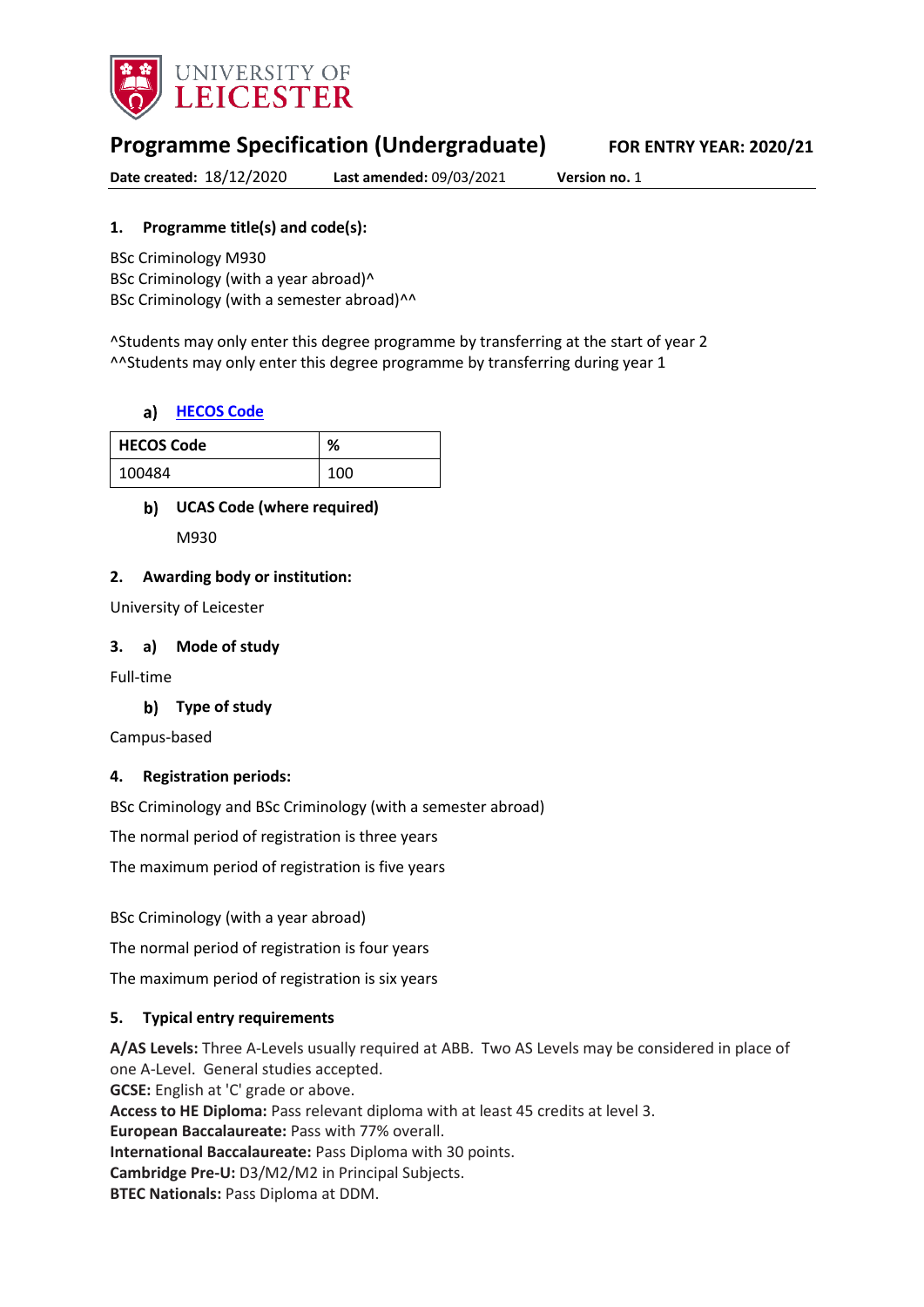**Other Qualifications:** Other national and international qualifications welcomed.

## **6. Accreditation of Prior Learning**

APL will not be accepted for exemptions from individual modules, however may be considered for direct entry to year 2, on a case by case basis and subject to the general provisions of the University APL policy.

#### **7. Programme aims**

The programme aims to:

- provide a rigorous, coherent and attractive criminology curriculum that draws on the School's research expertise and teaching strengths;
- provide a stimulating and challenging learning experience for all students;
- develop students' knowledge and understanding of the wide criminological range of their discipline;
- equip students with a detailed and comprehensive knowledge of criminological theories and concepts;
- provide students with the knowledge and capacity to use both qualitative and quantitative methods of criminological research and investigation;
- provide students with a range of both subject-specific and transferable skills relevant to lifelong learning and employment in a range of occupations;
- prepare students for progression to Masters' courses and PhD programmes.

BSc Criminology (with a year abroad), as above, plus:

provide students with opportunities for international study and learning.

#### **8. Reference points used to inform the programme specification**

- **[QAA Benchmark statements for criminology](https://www.qaa.ac.uk/docs/qaa/subject-benchmark-statements/subject-benchmark-statement-criminology.pdf?sfvrsn=8f2c881_4)**
- [QAA Frameworks for Higher Education Qualifications](http://www.qaa.ac.uk/en/Publications/Documents/qualifications-frameworks.pdf)
- University Learnin[g Strategy](https://www2.le.ac.uk/offices/sas2/quality/learnteach)
- **[University Assessment](https://www2.le.ac.uk/offices/sas2/quality/learnteach) Strategy**
- University of Leicester Periodic Developmental Review Report
- External examiners' reports (annual)
- United Nations Education for Sustainable Development Goals
- Student Destinations Data

#### **9. Programme Outcomes**

Unless otherwise stated, programme outcomes apply to all awards specified in 1. Programme title(s).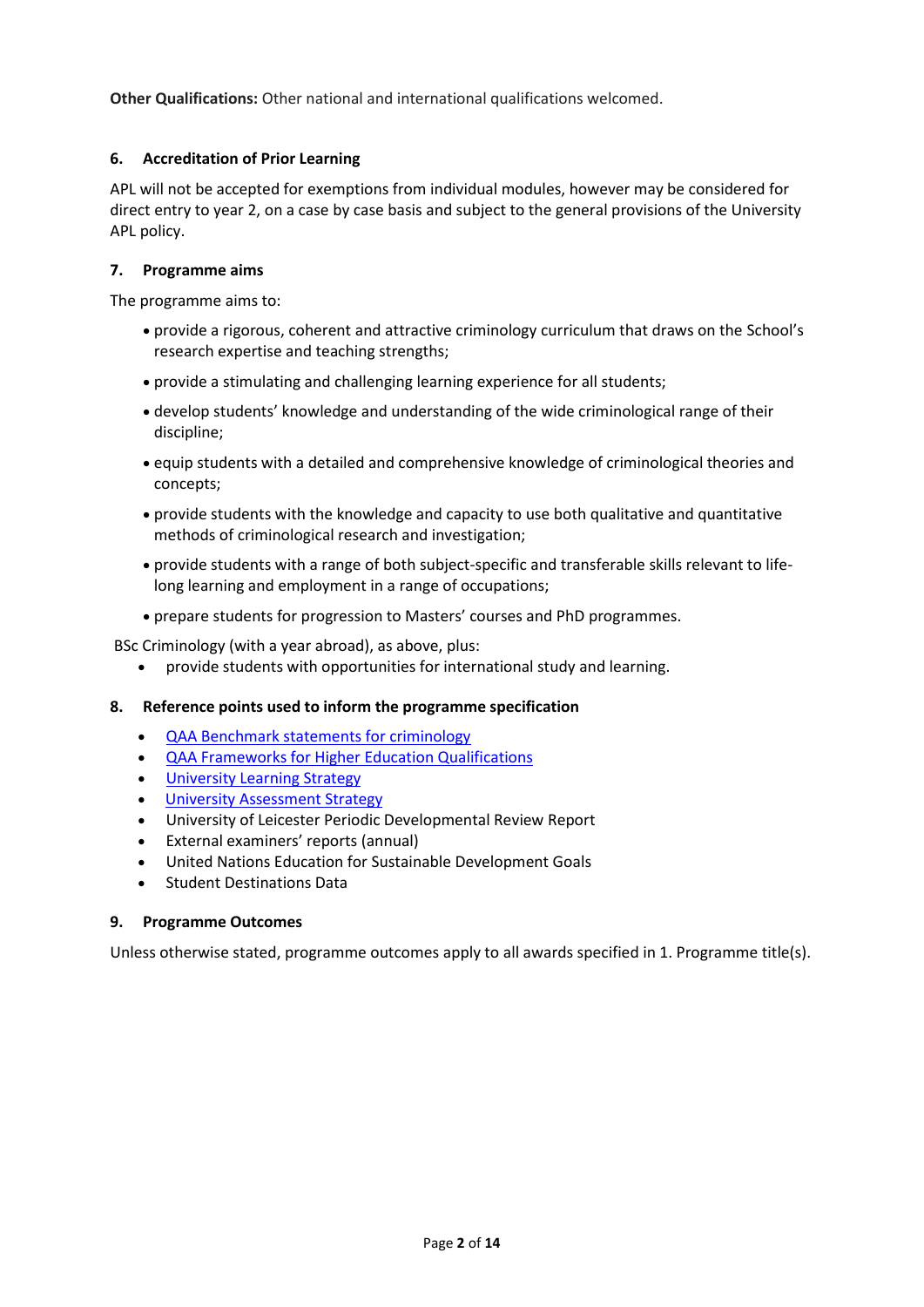# **Discipline specific knowledge and competencies**

# i) Mastery of an appropriate body of knowledge

| <b>Intended Learning</b><br><b>Outcomes</b>                                                                                                      | <b>Teaching and Learning Methods</b>                                                                                                                                                                                                                     | <b>How Demonstrated?</b>                                                                                                                                                                                                                                                                                 |
|--------------------------------------------------------------------------------------------------------------------------------------------------|----------------------------------------------------------------------------------------------------------------------------------------------------------------------------------------------------------------------------------------------------------|----------------------------------------------------------------------------------------------------------------------------------------------------------------------------------------------------------------------------------------------------------------------------------------------------------|
| Demonstrate mastery of a<br>broad range of historical and<br>contemporary criminological<br>issues relating to practice,<br>policy or governance | Lectures, seminars, independent<br>research, resource-based learning,<br>team problem-solving exercises,<br>tutorials, practical<br>classes/workshops, external<br>visits, consultations with staff,<br>directed reading<br>and guided independent study | Essays, examinations, reports,<br>dissertation, projects, assessed and<br>non-assessed oral and poster<br>presentations, computer-related<br>exercises, portfolios, contribution to<br>discussions, problem-based<br>exercises                                                                           |
| Demonstrate mastery of a<br>broad and detailed body of<br>criminological theory, methods<br>and substantive analysis                             | Lectures, seminars, independent<br>research, resource-based learning,<br>team problem-solving exercises,<br>tutorials, practical<br>classes/workshops, external<br>visits, consultations with staff,<br>directed reading<br>and guided independent study | Essays, examinations, reports,<br>dissertation, projects, assessed and<br>non-assessed oral and poster<br>presentations, computer-related<br>exercises, portfolios, contribution to<br>discussions, problem-based<br>exercises, qualitative and<br>quantitative analysis, essay critiquing<br>literature |

# ii) Understanding and application of key concepts and techniques

| <b>Intended Learning</b><br><b>Outcomes</b>                                                                                                                                                                  | <b>Teaching and Learning Methods</b>                                                                                                                                                                                                                                                                                                                                      | <b>How Demonstrated?</b>                                                                                                                                                                                                                                                                                                       |
|--------------------------------------------------------------------------------------------------------------------------------------------------------------------------------------------------------------|---------------------------------------------------------------------------------------------------------------------------------------------------------------------------------------------------------------------------------------------------------------------------------------------------------------------------------------------------------------------------|--------------------------------------------------------------------------------------------------------------------------------------------------------------------------------------------------------------------------------------------------------------------------------------------------------------------------------|
| Recognise key concepts used in<br>criminological analysis and the<br>nature of the crime problem                                                                                                             | Lectures, seminars, independent<br>research, resource-based learning,<br>team problem-solving exercises,<br>tutorials, practical<br>classes/workshops, project<br>supervision, supervised time in<br>lab/studio/workshop, consultations<br>with staff, directed reading<br>and guided independent study                                                                   | Essays, examinations, reports,<br>dissertation, projects, assessed and<br>non-assessed oral and poster<br>presentations, computer-based<br>exercises, contributions to<br>discussions, problem-based<br>exercises                                                                                                              |
| Demonstrate recognition of the<br>main qualitative and<br>quantitative research methods<br>used in criminological<br>investigation                                                                           | Lectures, seminars, independent<br>research, resource-based learning,<br>team problem-solving exercises,<br>tutorials, practical<br>classes/workshops, project<br>supervision, supervised time in<br>lab/studio/workshop, consultations<br>with staff, directed reading<br>and guided independent study,<br>project supervision/fieldwork, time<br>in lab/studio/workshop | Essays, reports, dissertation,<br>group project, assessed and non-<br>assessed oral and poster<br>presentations, contributions to<br>discussions, qualitative and<br>quantitative analysis, essay critiquing<br>literature                                                                                                     |
| Ability to write in a suitable<br>academic style; to be critical<br>and analytical; to present data<br>clearly both in written and oral<br>form; to undertake work<br>independently and as part of a<br>team | Lectures, seminars, independent<br>research, resource-based learning,<br>team problem-solving exercises,<br>tutorials, practical<br>classes/workshops, project<br>supervision, supervised time in<br>lab/studio/workshop, consultations<br>with staff, directed reading<br>and guided independent study                                                                   | Essays, examinations,<br>reports, portfolios, dissertation,<br>projects, assessed and non-<br>assessed oral and poster<br>presentations, computer-based<br>exercises, contributions to<br>discussions, problem-based<br>exercises, qualitative and<br>quantitative analysis, essay critiquing<br>literature, critical reviews, |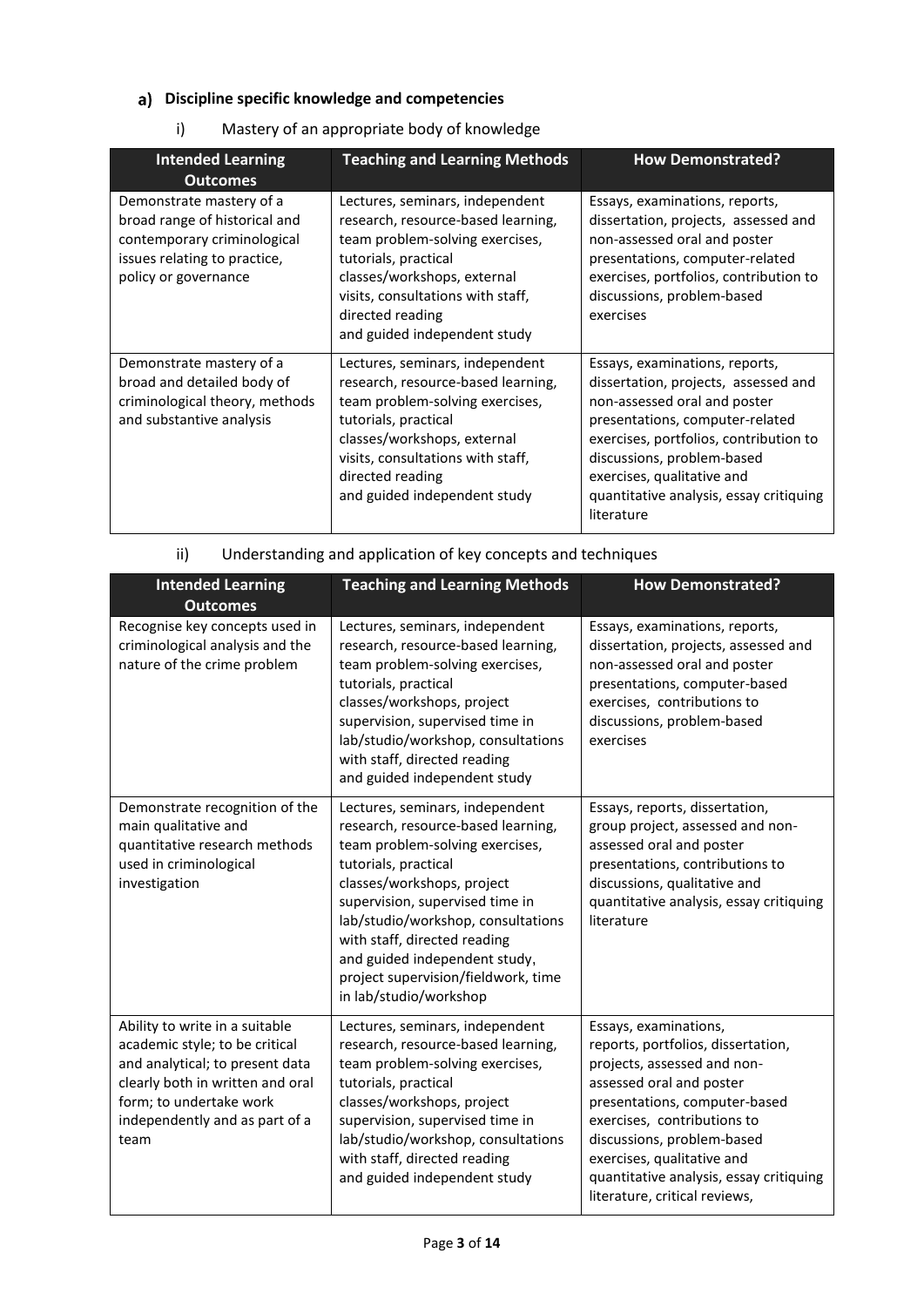| <b>Intended Learning</b><br><b>Outcomes</b>                                                    | <b>Teaching and Learning Methods</b>                                 | <b>How Demonstrated?</b>                                                                            |
|------------------------------------------------------------------------------------------------|----------------------------------------------------------------------|-----------------------------------------------------------------------------------------------------|
| Year abroad addition: Study<br>abroad syllabus offers an<br>expanded range of<br>theory/topics | Lectures, seminars, directed reading<br>and guided independent study | As above. Year abroad variant<br>includes presentations in an<br>international academic environment |

# iii) Critical analysis of key issues

| <b>Intended Learning</b><br><b>Outcomes</b>                                                              | <b>Teaching and Learning Methods</b>                                                                                                                                                                                                 | <b>How Demonstrated?</b>                                                                                                                                                                                  |
|----------------------------------------------------------------------------------------------------------|--------------------------------------------------------------------------------------------------------------------------------------------------------------------------------------------------------------------------------------|-----------------------------------------------------------------------------------------------------------------------------------------------------------------------------------------------------------|
| Ability to analyse key<br>theoretical issues in criminology<br>and the study of crime                    | Lectures, seminars, independent<br>research, resource-based learning,<br>team problem-solving exercises,<br>tutorials, practical<br>classes/workshops, consultations<br>with staff, directed reading<br>and guided independent study | Essays, examinations, reports,<br>dissertation,, assessed and non-<br>assessed oral and poster<br>presentations, computer-based<br>exercises, contributions to<br>discussions, problem-based<br>exercises |
| Ability to analyse key issues in<br>the use of qualitative and<br>quantitative criminological<br>methods | As above and fieldwork, project<br>supervision, supervised time in<br>lab/studio/workshop                                                                                                                                            | As above and qualitative and<br>quantitative analysis, essay critiquing<br>literature                                                                                                                     |

# iv) Clear and concise presentation of material

| <b>Intended Learning</b><br><b>Outcomes</b>                                                                                               | <b>Teaching and Learning Methods</b>                                                                                                                                                                                             | <b>How Demonstrated?</b>                                                                                                                                                                                                           |
|-------------------------------------------------------------------------------------------------------------------------------------------|----------------------------------------------------------------------------------------------------------------------------------------------------------------------------------------------------------------------------------|------------------------------------------------------------------------------------------------------------------------------------------------------------------------------------------------------------------------------------|
| Present criminological<br>knowledge and arguments in<br>a clear and concise way in a<br>variety of written, graphical<br>and oral formats | Lectures, seminars, independent<br>research, resource-based learning,<br>team problem-solving exercises,<br>tutorials, practical<br>classes/workshops, consultations<br>with staff, directed reading guided<br>independent study | Essays, examinations and tests,<br>reports, portfolios, dissertation,<br>projects, assessed and non-<br>assessed oral and poster presentations,<br>computer-based exercises, quantitative<br>analysis, contribution to discussions |
| Year abroad addition:<br>Communicate effectively in<br>a new academic<br>environment                                                      | Feedback on coursework and oral<br>and written contributions to<br>seminars                                                                                                                                                      | Essays, examinations, contribution to<br>discussions                                                                                                                                                                               |

## v) Critical appraisal of evidence with appropriate insight

| <b>Intended Learning</b><br><b>Outcomes</b>                                                                                                         | <b>Teaching and Learning Methods</b>                                                                                                                                                                                                                                     | <b>How Demonstrated?</b>                                                                                                                                                                                                                |
|-----------------------------------------------------------------------------------------------------------------------------------------------------|--------------------------------------------------------------------------------------------------------------------------------------------------------------------------------------------------------------------------------------------------------------------------|-----------------------------------------------------------------------------------------------------------------------------------------------------------------------------------------------------------------------------------------|
| Ability to assess the<br>appropriateness of the<br>evidence and the methods used<br>in criminological studies, their<br>value and their limitations | Lectures, seminars, practical<br>classes/workshops, project<br>supervision, tutorials, directed<br>reading, independent research,<br>team problem solving exercises,<br>consultations with staff, guided<br>independent study, supervised time<br>in lab/studio/workshop | Essays, examinations, dissertation,<br>assessed and non-assessed oral and<br>poster presentations, contribution to<br>discussions, problem-based<br>exercises, qualitative and<br>quantitative analysis, essay critiquing<br>literature |
| Ability to read, analyse and<br>reflect critically on<br>criminological texts                                                                       | Seminars, practical<br>classes/workshops,<br>tutorials, directed reading, directed<br>reading, consultations with staff,<br>guided independent study                                                                                                                     | As above                                                                                                                                                                                                                                |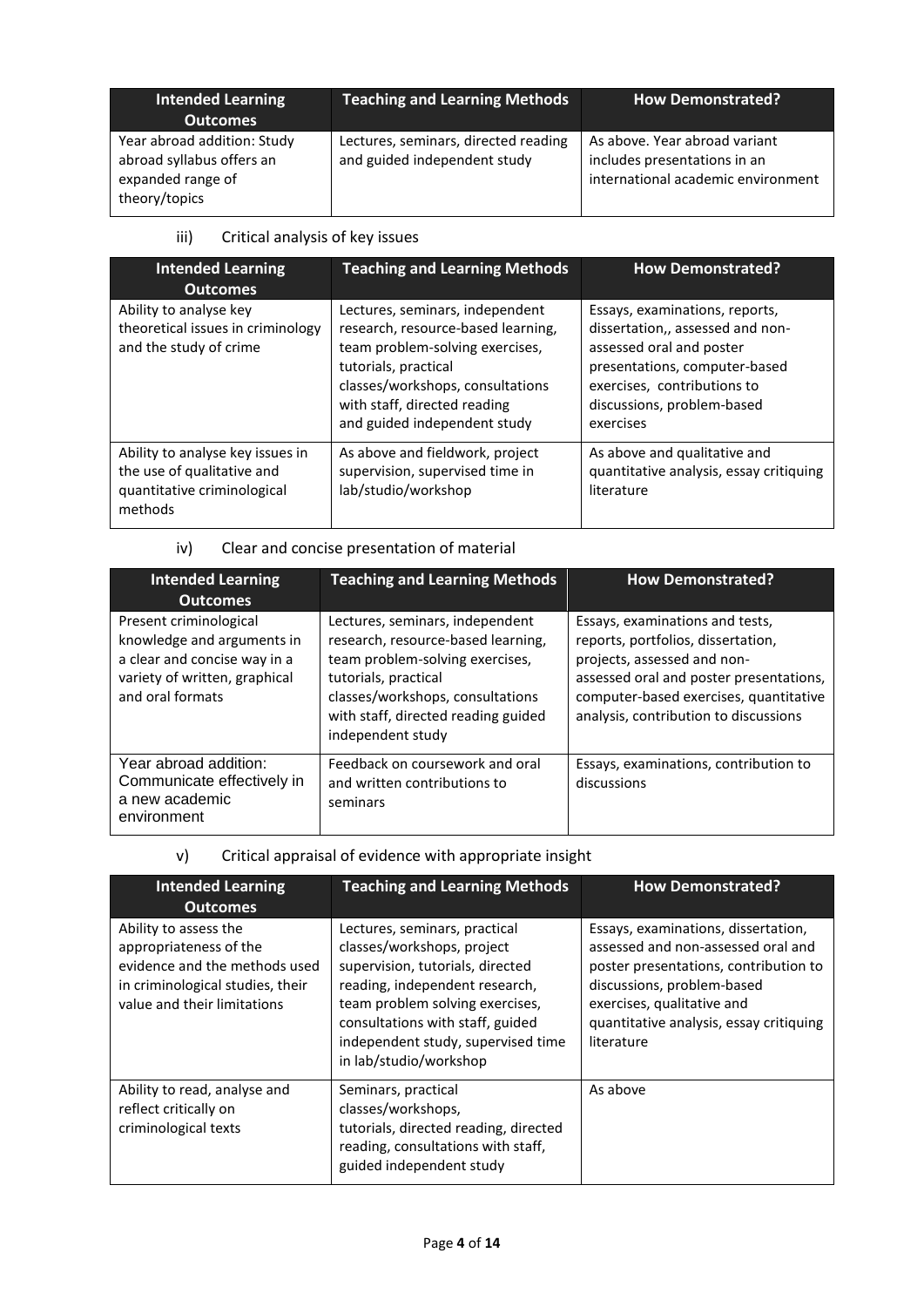## vi) Other discipline specific competencies

| <b>Intended Learning</b><br><b>Outcomes</b>                                                                                            | <b>Teaching and Learning Methods</b>                                                                                                                                                                                                                                                      | <b>How Demonstrated?</b>                                                                                                                                                            |
|----------------------------------------------------------------------------------------------------------------------------------------|-------------------------------------------------------------------------------------------------------------------------------------------------------------------------------------------------------------------------------------------------------------------------------------------|-------------------------------------------------------------------------------------------------------------------------------------------------------------------------------------|
| Ability to explore a variety<br>of criminological career<br>options and to identify<br>requisite skills to work in<br>criminal justice | Lectures, seminars, practical<br>classes/workshops and visits to criminal justice<br>agencies. In addition, those undertaking the<br>Applied Criminology option module will<br>undertake a placement, giving them direct<br>opportunity and experience to identify the<br>skills required | Reports, reflective<br>commentary, discussions with<br>personal tutor. For those<br>undertaking the Applied<br>Criminology option module, a<br>placement report and<br>presentation |
| Design, research and<br>present a sustained and<br>independently conceived<br>piece of criminological<br>work                          | Practical<br>classes/workshops, project supervision, guided<br>independent research, supervised time in<br>lab/studio/workshop, fieldwork                                                                                                                                                 | Research proposal, research<br>diary and dissertation                                                                                                                               |

## **b)** Transferable skills

#### i) Oral communication

| <b>Intended Learning</b><br><b>Outcomes</b>                                                                                | <b>Teaching and Learning Methods</b>                                                                                 | <b>How Demonstrated?</b>                                                                                                                   |
|----------------------------------------------------------------------------------------------------------------------------|----------------------------------------------------------------------------------------------------------------------|--------------------------------------------------------------------------------------------------------------------------------------------|
| Speaking clearly and confidently<br>individually and/or through<br>effective participation as a<br>group of criminologists | Lectures, seminars, team problem<br>solving exercises, practical<br>classes/workshop participation,<br>presentations | Assessed and non-assessed oral and<br>poster presentations, contribution to<br>discussions at seminars and practical<br>classes/workshops  |
| Communicating with sensitivity<br>in relation to issues of crime,<br>justice, diversity, equalities and<br>human rights    | As above                                                                                                             | As above                                                                                                                                   |
| Presenting criminological ideas<br>or proposals to technical and<br>non-technical audiences                                | As above                                                                                                             | Assessed and non-assessed oral and<br>poster presentations, contribution to<br>discussions at seminars and practical<br>classes/workshops, |
| Year abroad addition:<br>Communicate effectively in a<br>new academic environment                                          | As above                                                                                                             | Assessed and non-<br>assessed oral presentations                                                                                           |

### ii) Written communication

| <b>Intended Learning</b><br><b>Outcomes</b>                                        | <b>Teaching and Learning Methods</b>                                                  | <b>How Demonstrated?</b>                                           |
|------------------------------------------------------------------------------------|---------------------------------------------------------------------------------------|--------------------------------------------------------------------|
| Expressing criminological ideas,<br>theories and concepts clearly in<br>writing    | Lectures, seminars, practical<br>classes/workshops, tutorials, project<br>supervision | All formative and summative<br>assessments<br>Essays, examinations |
| Year abroad addition:<br>Communicate effectively in a<br>new academic environment. | Seminars and tutorials                                                                |                                                                    |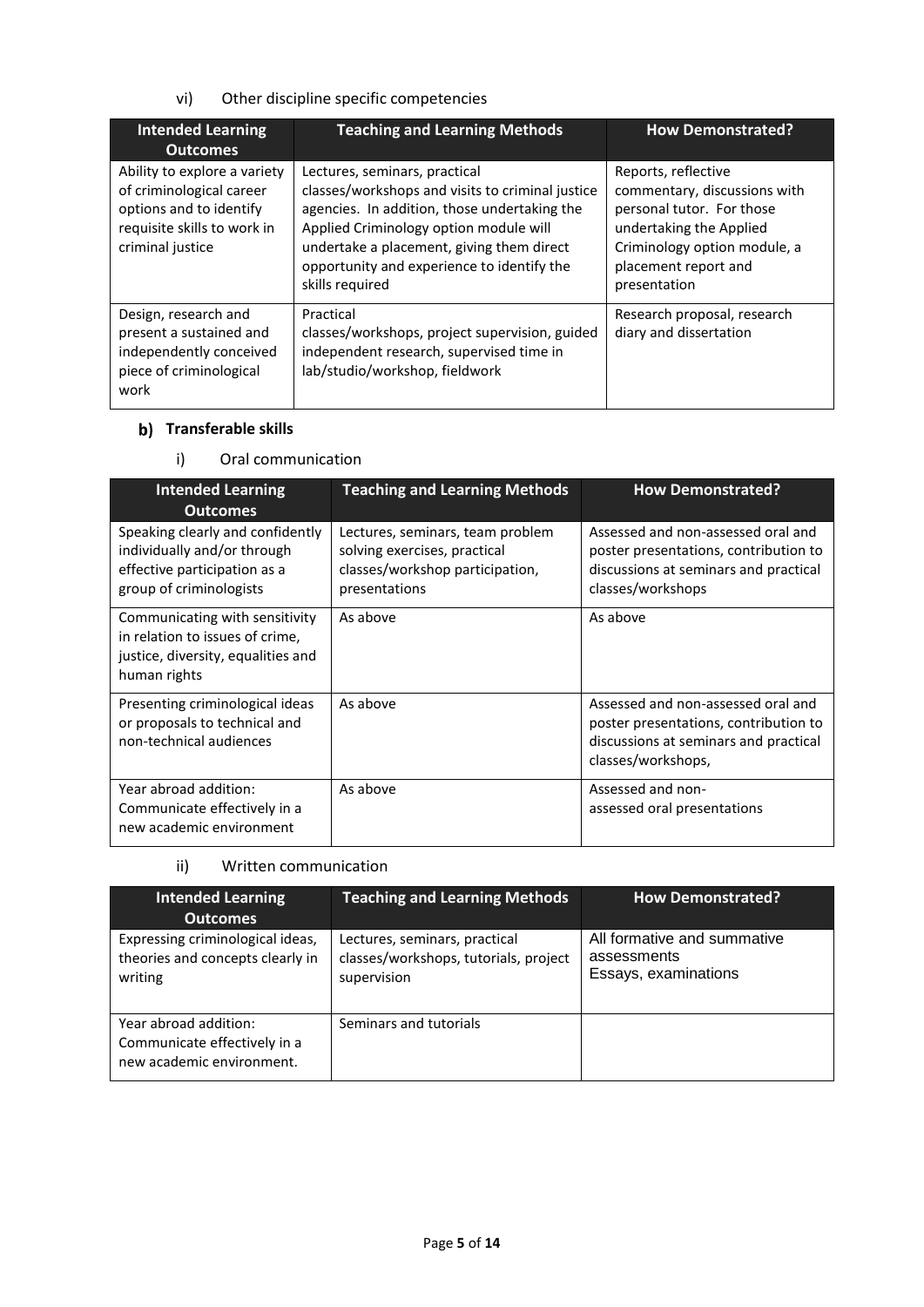# iii) Information technology

| <b>Intended Learning</b><br><b>Outcomes</b>                                                                 | <b>Teaching and Learning Methods</b>                                                                                                                          | <b>How Demonstrated?</b>                                                        |
|-------------------------------------------------------------------------------------------------------------|---------------------------------------------------------------------------------------------------------------------------------------------------------------|---------------------------------------------------------------------------------|
| Use of IT to develop a range<br>of online information<br>acquisition strategies                             | Seminars, computer classes, practical<br>classes/workshops and guided independent<br>research                                                                 | Essays, dissertations, computer-<br>based exercises, problem-based<br>exercises |
| Uses word processing<br>packages to produce, format<br>and present written work<br>professionally           | Consultations with staff and guided<br>independent study                                                                                                      | All written assessments                                                         |
| Optimises use of<br>presentation packages to<br>support the development<br>and delivery of<br>presentations | As above                                                                                                                                                      | Oral and poster presentations                                                   |
| Ability to use statistical<br>software to analyse<br>criminological data                                    | Practical classes/workshops, lectures,<br>seminars, tutorials, supervised time in<br>lab/studio/workshop, project<br>supervision and guided independent study | Dissertation, quantitative<br>analysis                                          |
| Ability to manage personal<br>online identity                                                               | Practical classes/workshops, consultations<br>with staff                                                                                                      | Reflective commentary                                                           |

# iv) Numeracy

| <b>Intended Learning</b><br><b>Outcomes</b>                                                                 | <b>Teaching and Learning Methods</b>                                                                                                                          | <b>How Demonstrated?</b>                                                                               |
|-------------------------------------------------------------------------------------------------------------|---------------------------------------------------------------------------------------------------------------------------------------------------------------|--------------------------------------------------------------------------------------------------------|
| Ability to analyse, interpret and<br>present relevant data using<br>statistical and graphical<br>techniques | Lectures, practical<br>classes/workshops, computer<br>classes, supervised time in<br>lab/studio/workshop, project<br>supervision, guided independent<br>study | Essays, dissertations, computer-<br>based exercises, problem-based<br>exercises, quantitative analysis |

#### v) Team working

| <b>Intended Learning</b><br><b>Outcomes</b>                                                                                                                                                                               | <b>Teaching and Learning Methods</b>                                                                                                                                   | <b>How Demonstrated?</b>                                                                                                               |
|---------------------------------------------------------------------------------------------------------------------------------------------------------------------------------------------------------------------------|------------------------------------------------------------------------------------------------------------------------------------------------------------------------|----------------------------------------------------------------------------------------------------------------------------------------|
| Ability to form teams and work<br>collaboratively in groups to<br>jointly explore criminological<br>problems and to recognise the<br>value of working closely with<br>others                                              | Seminars and practical classes and<br>workshops, group research project<br>preparation and fieldwork,<br>independent group study and team<br>problem solving exercises | Problem-based exercises, group<br>projects,<br>reflective commentary, research<br>diary, qualitative research project<br>and portfolio |
| Understanding and working<br>effectively within the dynamics<br>of a group, recognising the<br>ability to work with individuals<br>with different backgrounds and<br>views and managing any<br>disagreements or conflicts | Seminars and practical classes and<br>workshops, group research project<br>preparation and fieldwork,<br>independent group study and team<br>problem solving exercises | Problem-based exercises, group<br>projects,<br>reflective commentary, research<br>diary, qualitative research project<br>and portfolio |
| Year abroad addition: Build<br>positive working relationships<br>with staff and students at<br>partner institutions                                                                                                       | Organise meetings with staff where<br>appropriate. Participation in class<br>activities                                                                                | Contributions to class activities; not<br>formally assessed                                                                            |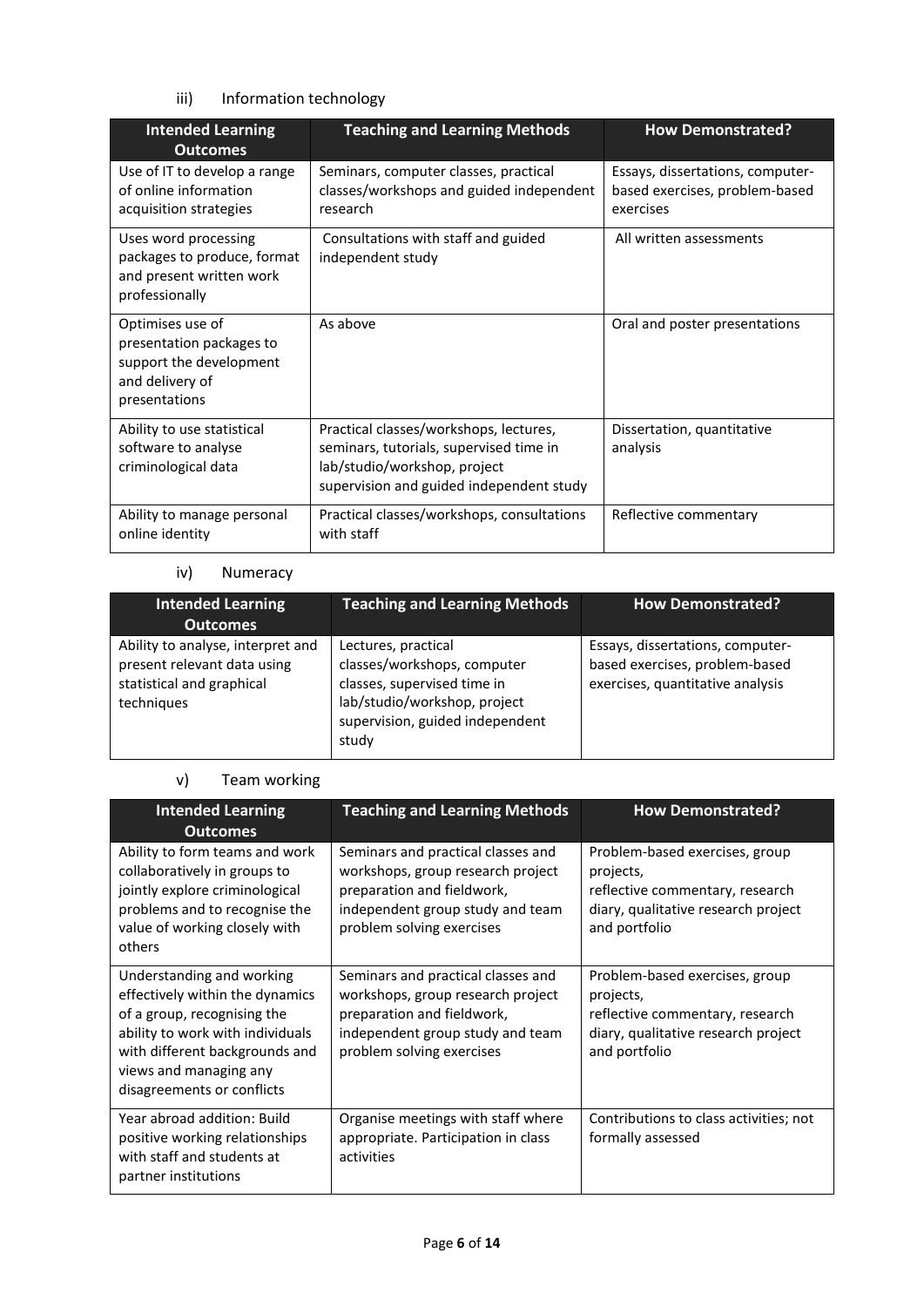## vi) Problem solving

| <b>Intended Learning</b>                                                                                                                                                                                                                                      | <b>Teaching and Learning Methods</b>                                                                                                                                                  | <b>How Demonstrated?</b>                                                                                                                                                   |
|---------------------------------------------------------------------------------------------------------------------------------------------------------------------------------------------------------------------------------------------------------------|---------------------------------------------------------------------------------------------------------------------------------------------------------------------------------------|----------------------------------------------------------------------------------------------------------------------------------------------------------------------------|
| <b>Outcomes</b>                                                                                                                                                                                                                                               |                                                                                                                                                                                       |                                                                                                                                                                            |
| Ability to address and analyse<br>theoretical, methodological and<br>empirical problems posed by<br>criminological literature and<br>practice, evaluate a range of<br>solutions and demonstrate<br>cultural and political sensitivity<br>in solution creation | Lectures, seminars, practical<br>classes/workshops, team problem<br>solving exercises, guided<br>independent study, project<br>supervision, supervised time in<br>lab/studio/workshop | Essays, examinations, dissertations,<br>computer-based exercises, and<br>problem-based exercises, essay<br>critiquing literature, qualitative and<br>quantitative analysis |
|                                                                                                                                                                                                                                                               |                                                                                                                                                                                       |                                                                                                                                                                            |

# vii) Information handling

| <b>Intended Learning</b><br><b>Outcomes</b>                                                                                        | <b>Teaching and Learning Methods</b>                                                                                                               | <b>How Demonstrated?</b>                                                                                                                                                                          |
|------------------------------------------------------------------------------------------------------------------------------------|----------------------------------------------------------------------------------------------------------------------------------------------------|---------------------------------------------------------------------------------------------------------------------------------------------------------------------------------------------------|
| Logically summarises<br>information or data pertaining<br>to criminological issues,<br>identifying the most<br>relevant/key issues | Computer classes, practical<br>classes/workshops, , guided<br>independent study, project<br>supervision, supervised time in<br>lab/studio/workshop | Essays, examinations, group research<br>project, dissertation, computer-<br>based exercises, problem-based<br>exercises, qualitative and<br>quantitative analysis, essay critiquing<br>literature |
| Have an awareness of data<br>protection issues and how<br>these relate to criminological<br>data                                   | As above                                                                                                                                           | As above                                                                                                                                                                                          |

## viii) Skills for lifelong learning

| <b>Intended Learning</b><br><b>Outcomes</b>                                                                                                         | <b>Teaching and Learning Methods</b>                                                                                                                                                             | <b>How Demonstrated?</b>                                                                                                                       |
|-----------------------------------------------------------------------------------------------------------------------------------------------------|--------------------------------------------------------------------------------------------------------------------------------------------------------------------------------------------------|------------------------------------------------------------------------------------------------------------------------------------------------|
| Ability to demonstrate<br>intellectual independence<br>through the setting of research<br>tasks and/or the analysing of<br>criminological questions | Lectures, seminars, practical<br>classes/workshops, team problem<br>solving exercises, guided<br>independent study, fieldwork,<br>project supervision, supervised time<br>in lab/studio/workshop | Group project, qualitative and<br>quantitative analysis, essay critiquing<br>literature research diary,,<br>independent research, dissertation |
| Capacity for time management                                                                                                                        | Through all of the above teaching<br>and learning methods                                                                                                                                        | Managing workload, meeting<br>deadlines, dissertation                                                                                          |
| Capacity for independent study,<br>self-organisation, and<br>monitoring own performance                                                             | As above                                                                                                                                                                                         | Throughout all formative and<br>summative assessments                                                                                          |
| Capacity for personal reflection<br>and demonstrating an<br>appreciation of own strengths,<br>limitations and values                                | As above                                                                                                                                                                                         | Reflective commentary and<br>research diary                                                                                                    |
| Year abroad addition:<br>Managing learning in addition<br>to the challenges of living in a<br>foreign country                                       | Attendance at host institution                                                                                                                                                                   | Throughout coursework undertaken<br>at host institution                                                                                        |

## **10. Progression points**

This programme follows the standard Scheme of Progression set out in **Senate Regulations** - see the version of Senate Regulation 5 governing undergraduate programmes relevant to the year of entry.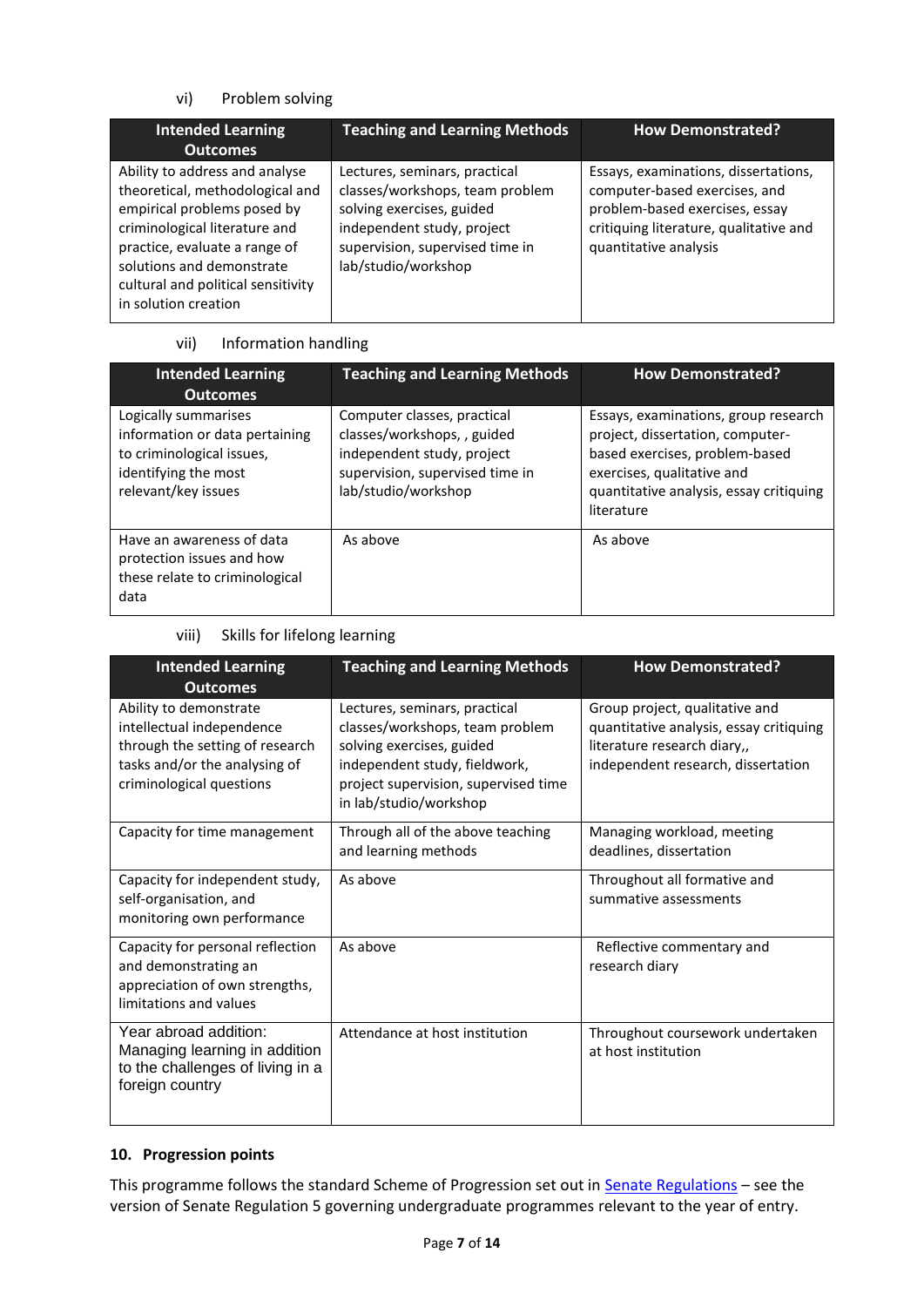In cases where a student has failed to meet a requirement to progress he or she will be required to withdraw from the course and a recommendation will be made to the Board of Examiners for an intermediate award where appropriate.

The following additional progression requirements for this programme have been approved for the Year Abroad variant:

- Progression onto the year abroad variant is dependent on academic performance. Students must normally be achieving grades in the 2.1 category.
- At the end of the year abroad, students should normally have gained credits for 60 ECTS (equivalent to 120 Leicester credits).
- The minimum requirement is to pass 40 ECTS credits.
- Should the student fail to do so, they will have the opportunity to complete the requirements to undertake their third year to gain credits for a normal BSc Criminology.

#### **Course transfers**

Students wishing to transfer to year 2 of the BSc pathway would need to have studied and passed introductory criminology modules at year 1. Students wishing to take the year abroad need to transfer to the BSc Criminology with Year Abroad programme at the start of year 2.

#### **11. Criteria for award and classification**

This programme follows the standard scheme of undergraduate award and classification set out in [Senate Regulations](http://www.le.ac.uk/senate-regulations) – see the version of *Senate Regulation 5 governing undergraduate programmes* relevant to the year of entry.

#### **12. Special features**

The programme is completely delivered by the School of Criminology and its academic members of staff with the curriculum being underpinned by research from within the School.

The course includes a core year 1 module, *Criminal Justice in Action*, which is tailored to students' employability needs. The School also offers a number of additional courses in employability and careers development, including career planning, volunteering, interview techniques, CV writing, preparing applications and how students can market themselves. The course also offers students the opportunity to meet practitioners in their field during lectures, seminars and additional sessions run in conjunction with the student Criminology Society. The *'Student Placement Project*' core year 3 module offer the students the option to conduct a placement as part of the module. This allows students to gain valuable experience of working in an environment relevant to criminal justice and encourages them to deliver their findings in a professional way (via written documentation or oral presentation). Students are supported by academic staff throughout this module.

The course has a clear focus on Research Methods, with 60 credits in the second year dedicated to Understanding and Doing Criminological Research and 60 credits in the third year – 30 of which are on a specially designed module enabling students to prepare for their dissertation, titled '*Being a Criminologist*' and 30 credits for the '*Student Research Project*' or '*Student Placement Project*'.

The BSc includes a programme of non-credit bearing activities called '*Succeed in your Studies*' which offer learning and teaching around: study skills, information literacy skills, course-specific skills, employability skills, and extra-curricular activities. This programme runs throughout the first and second years of the programme and will enhance students learning experience.

BSc Criminology (with a year abroad), will offer places for students on the BSc Criminology to undertake a year abroad (currently at VU Amsterdam, or the University of Oslo).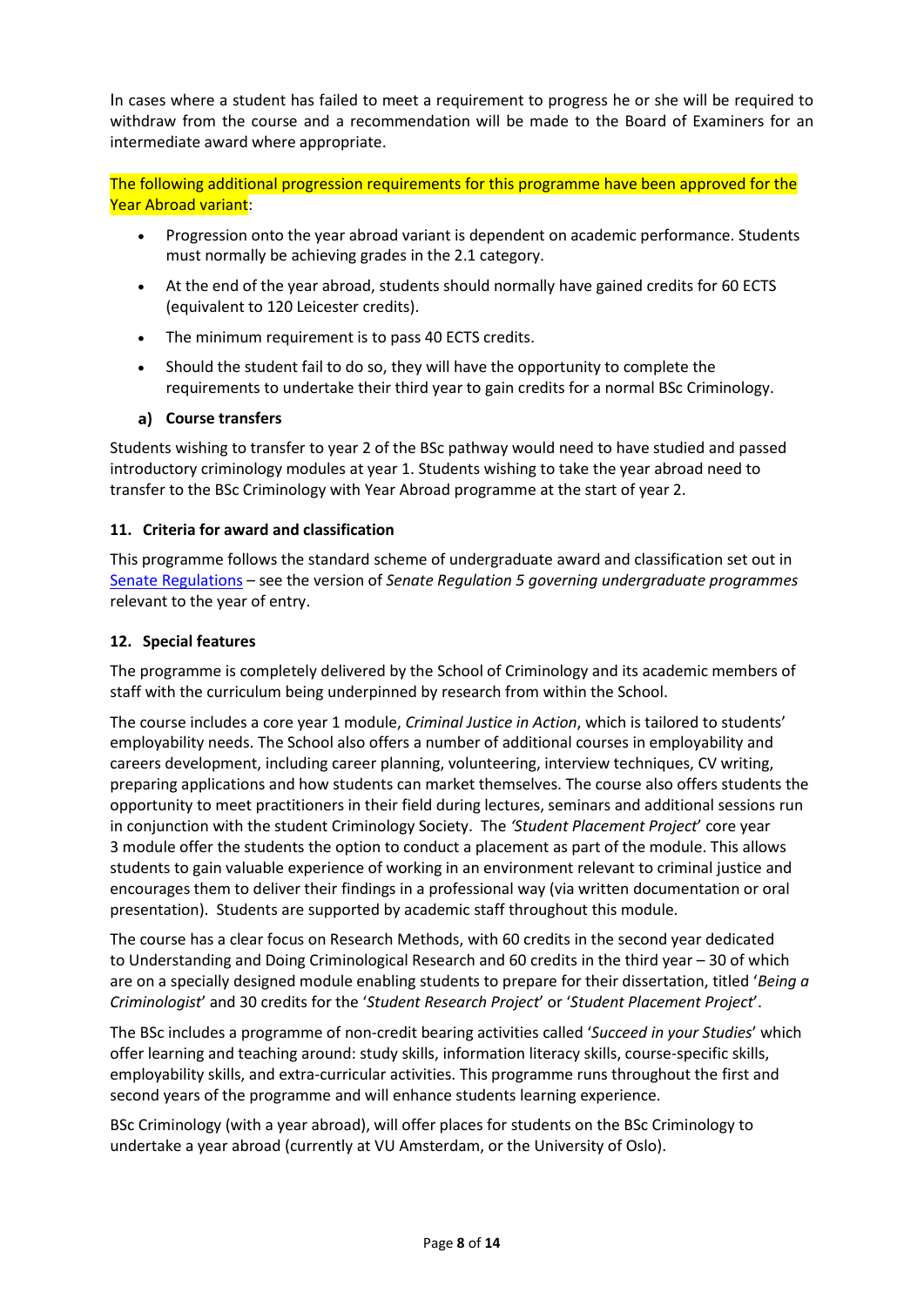#### **13. Indications of programme quality**

- Periodic Developmental Review Reports
- External examiners' reports (annual)
- First Destinations Data
- Student feedback (NSS 2019 and previous years)
- Annual Developmental Review (2019 and previous years)

The Research Excellence Framework (REF) 2014 results show that vast majority of research within the School of Criminology was judged to be of global significance. 85% of our research activity was rated as world-leading or internationally excellent. The School also demonstrated the strong public impact of its research with 100% being judged internationally excellent.

The Destination of Leavers from Higher Education (DELHE) data shows that 97% graduates are in employment, or a combination of study and employment 6 months after graduation.

We deliver undergraduate teaching to the highest standards with National Student Survey (NSS) feedback indicating excellent student satisfaction. In the NSS return for 2019 we scored 95% overall and scored higher than the sector average on all aspects of School provision.

BSc Criminology with Year Abroad addition: full and clear feedback to study abroad co-ordinator is provided before, during and after study abroad sessions.

#### **14. External Examiner(s) reports**

The details of the External Examiner(s) for this programme and the most recent External Examiners' reports for this programme can be found at [exampapers@Leicester](https://exampapers.le.ac.uk/) [log-in required]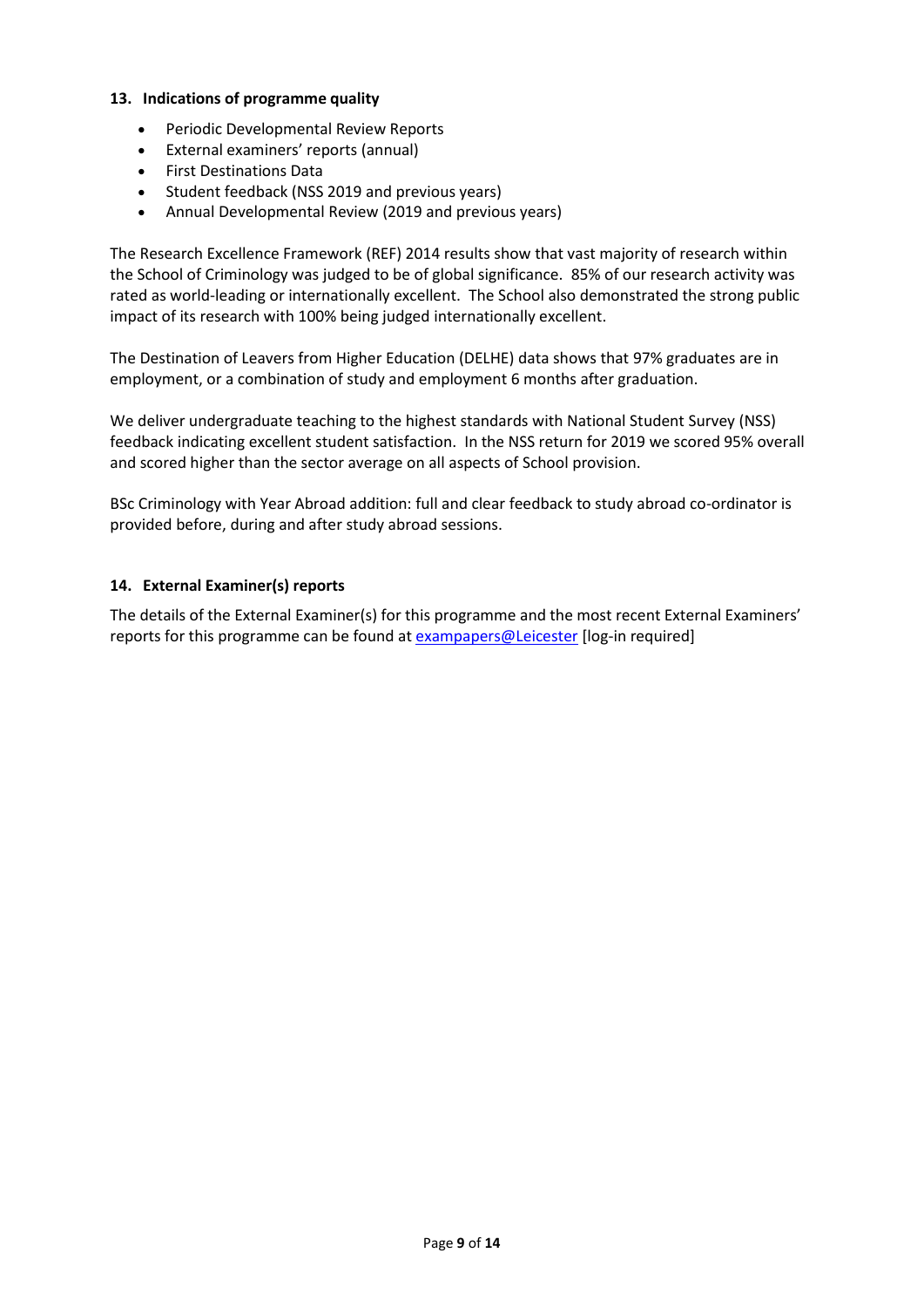

# **Programme Specification (Undergraduate) FOR ENTRY YEAR: 2020/21**

**Date created:** 18/12/2020 **Last amended:** 09/03/2021 **Version no.** 1

# **Appendix 1: Programme structure (programme regulations)**

The University regularly reviews its programmes and modules to ensure that they reflect the current status of the discipline and offer the best learning experience to students. On occasion, it may be necessary to alter particular aspects of a course or module.

**BSc Criminology, BSc Criminology with a Semester Abroad, and BSc Criminology with Year Abroad\***

**Level 4/Year 1 2020/21**

Credit breakdown

| <b>Status</b> | <b>Year long</b>   | Semester 1         | Semester 2         |
|---------------|--------------------|--------------------|--------------------|
| Core          | 120 Credits        | Choose an<br>item. | Choose an<br>item. |
| Optional      | Choose an<br>item. | Choose an<br>item. | Choose an<br>item. |

120 credits in total

# Core modules

| Delivery period | Code   | Title                             | <b>Credits</b> |
|-----------------|--------|-----------------------------------|----------------|
| Year long       | CR1004 | Introduction to Criminology       | 30 credits     |
| Year long       | CR1002 | Criminal Justice in Action        | 30 credits     |
| Year long       | CR1006 | Victims of Crime                  | 30 credits     |
| Year long       | CR1001 | Theories of Crime and Criminality | 30 credits     |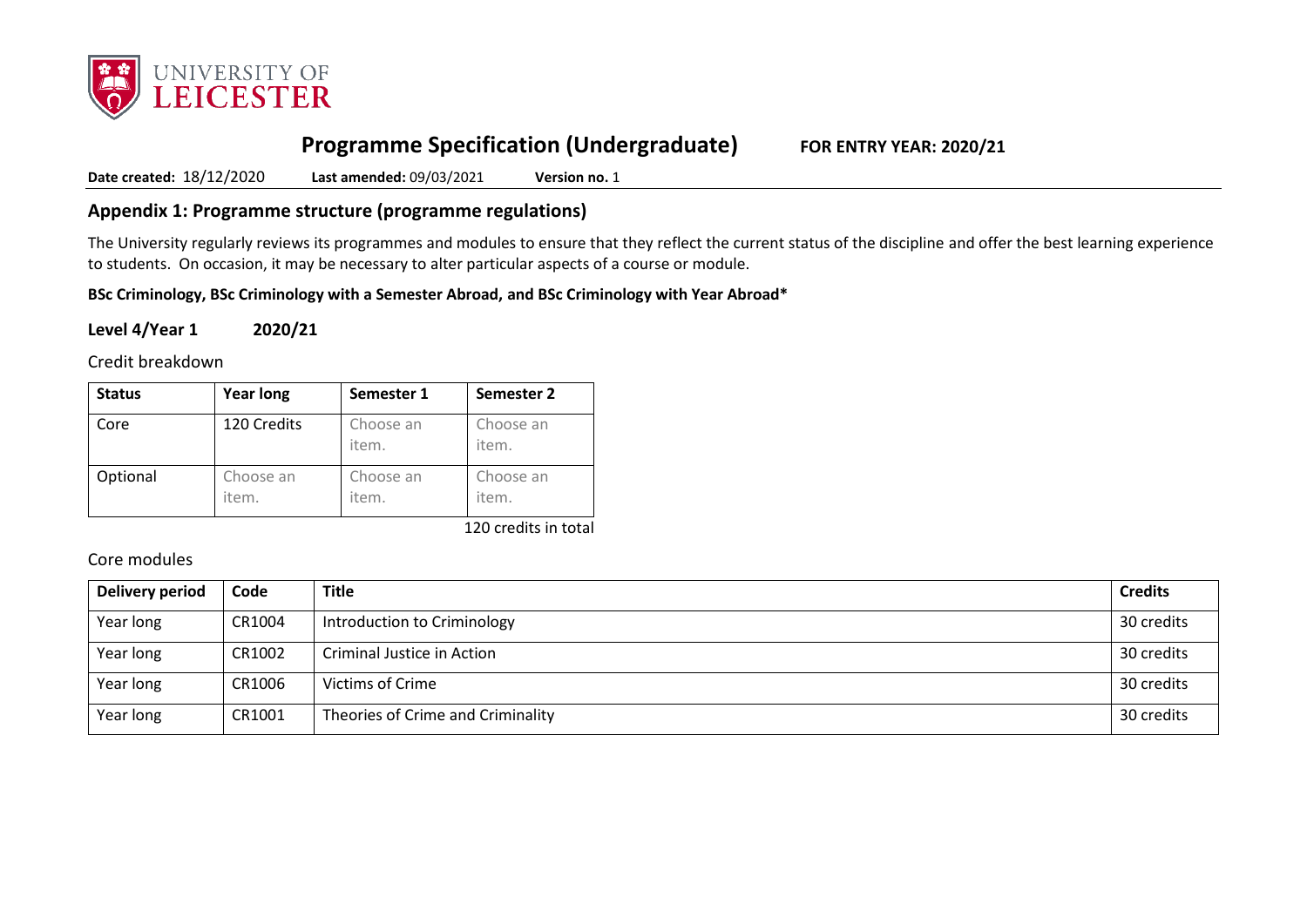# **Level 5/Year 2 2021/22**

# Credit breakdown

| <b>Status</b> | <b>Year long</b> | Semester 1 | Semester 2 |
|---------------|------------------|------------|------------|
| Core          | 30 credits       | 30 credits | 30 credits |
| Optional      | n/a              | 15 credits | 15 credits |

120 credits in total

# Core modules

| Delivery period  | Code   | Title                                 | <b>Credits</b> |
|------------------|--------|---------------------------------------|----------------|
| Year long        | CR2008 | Punishment and Rehabilitation         | 30 credits     |
| Sem 1            | CR2019 | Understanding Criminological Research | 30 credits     |
| Sem <sub>2</sub> | CR2021 | Doing Criminological Research         | 30 credits     |

# Option modules

| <b>Delivery period</b> | Code   | <b>Title</b>                                 | <b>Credits</b> |
|------------------------|--------|----------------------------------------------|----------------|
| Semester 1             | CR2024 | Organised Crime                              | 15 credits     |
| Semester 1             | CR2022 | <b>Investigative Psychology</b>              | 15 credits     |
| Semester 1             | CR2026 | Youth Crime and Justice                      | 15 credits     |
| Semester 1             | CR2033 | <b>Decolonising Criminology</b>              | 15 credits     |
| Semester 2             | CR2023 | Legal Psychology and Offender Rehabilitation | 15 credits     |
| Semester 2             | CR2025 | <b>Terrorism</b>                             | 15 credits     |
| Semester 2             | CR2003 | Sex and Violence                             | 15 credits     |
| Semester 2             | CR2032 | <b>Criminal Investigations</b>               | 15 credits     |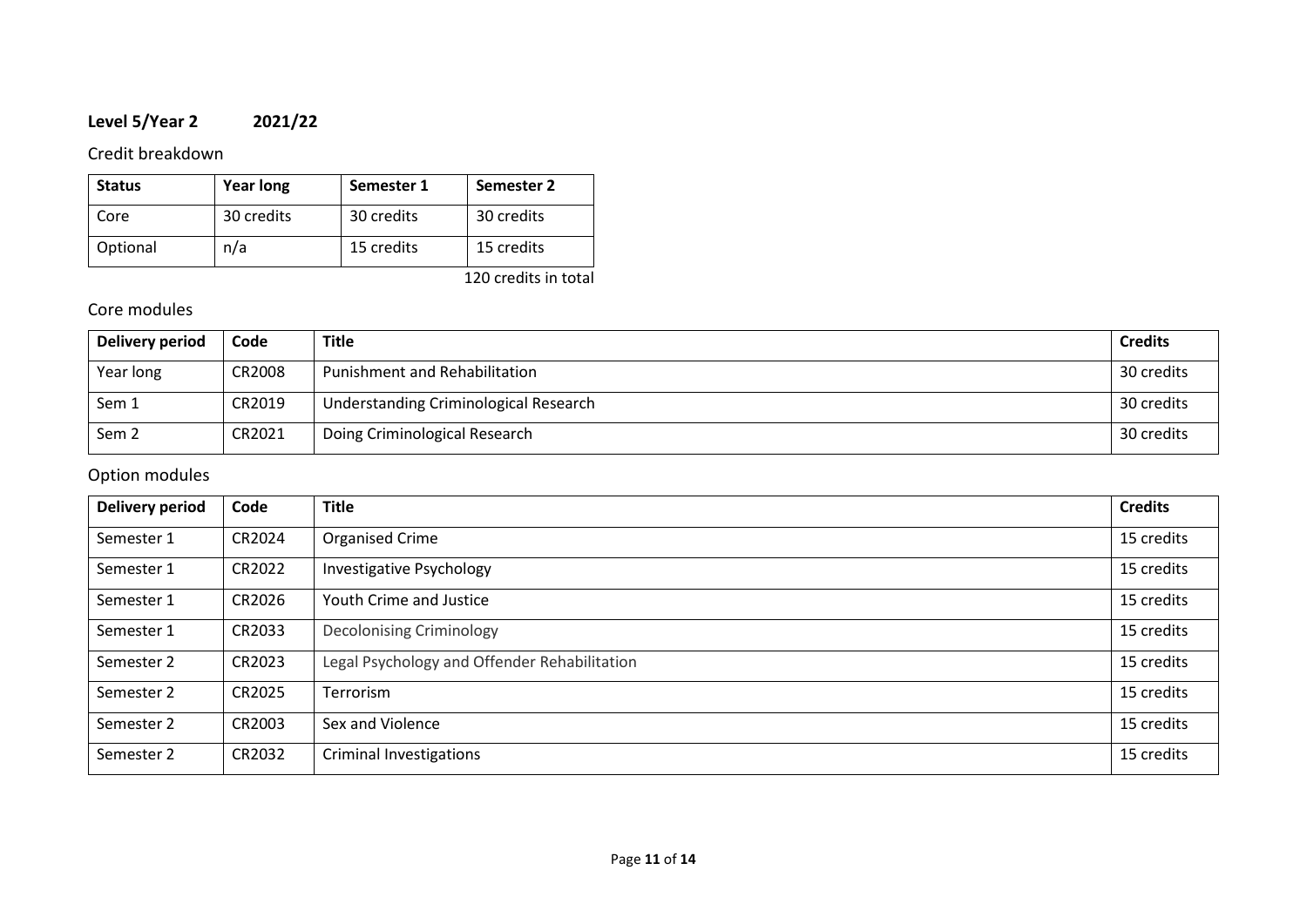#### **Notes**

This is an indicative list of option modules and not definitive of what will be available. Option module choice is also subject to availability, timetabling, student number restrictions and, where appropriate, students having taken appropriate pre-requisite modules.

# **Level 5/Year 2 2021/22**

(With Semester Abroad)

## Credit breakdown

| <b>Status</b> | <b>Year long</b>   | Semester 1         | Semester 2 |
|---------------|--------------------|--------------------|------------|
| Core          | Choose an<br>item. | 60 credits         | 45 credits |
| Optional      | Choose an<br>item. | Choose an<br>item. | 15 credits |

120 credits in total

# Core modules

| Delivery period  | Code   | <b>Title</b>                         | <b>Credits</b> |
|------------------|--------|--------------------------------------|----------------|
| Sem 1            | CR2997 | <b>Study Abroad Module</b>           | 20 credits     |
| Sem 1            | CR2998 | <b>Study Abroad Module</b>           | 20 credits     |
| Sem 1            | CR2999 | <b>Study Abroad Module</b>           | 20 credits     |
| Sem <sub>2</sub> | CR2021 | Doing Criminological Research        | 30 credits     |
| Sem <sub>2</sub> | CR2027 | <b>Punishment and Rehabilitation</b> | 15 credits     |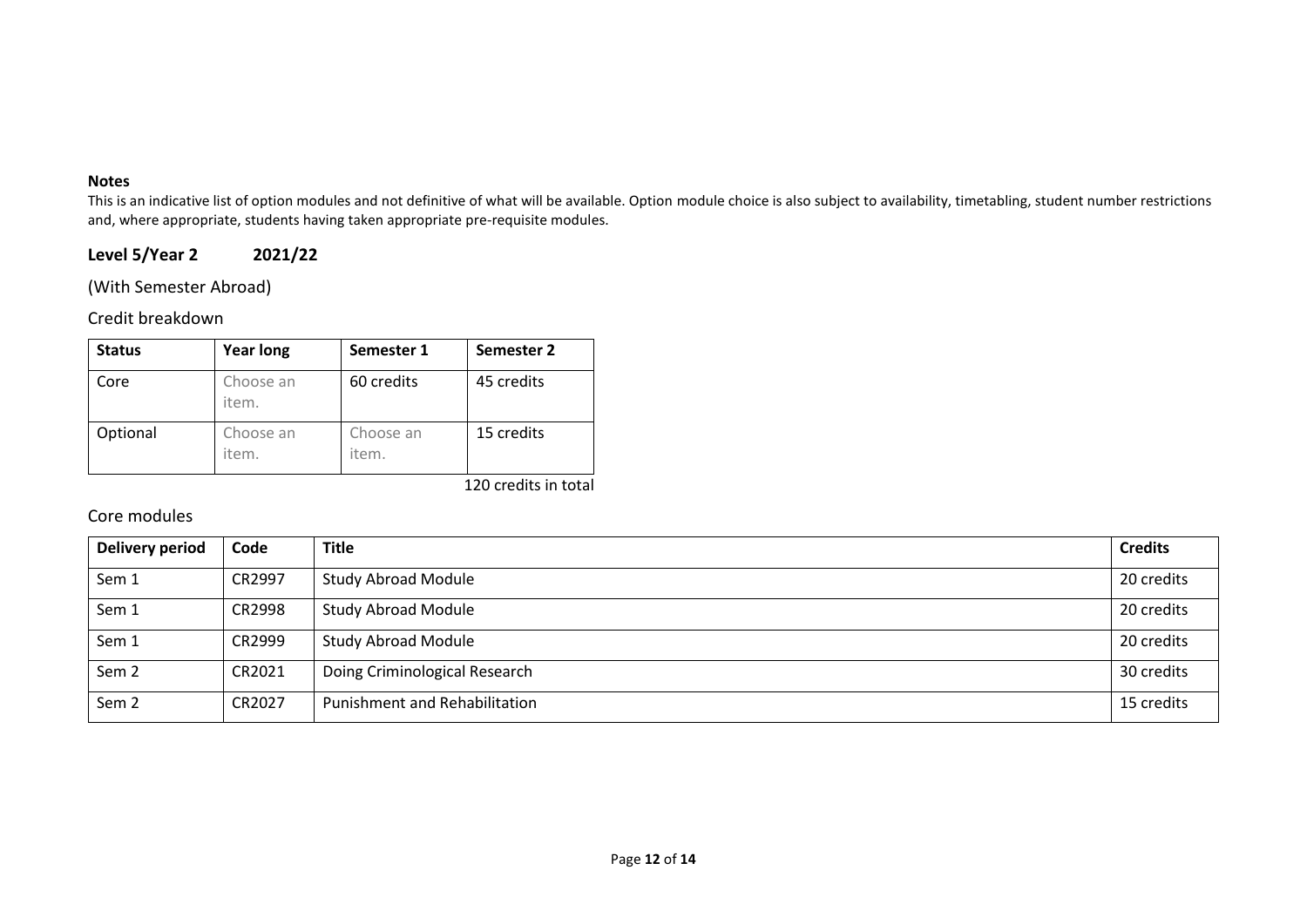# Option modules

| Delivery period | Code   | <b>Title</b>                                 | <b>Credits</b> |
|-----------------|--------|----------------------------------------------|----------------|
| Semester 2      | CR2023 | Legal Psychology and Offender Rehabilitation | 15 credits     |
| Semester 2      | CR2025 | Terrorism                                    | 15 credits     |
| Semester 2      | CR2003 | Sex and Violence                             | 15 credits     |
| Semester 2      | CR2032 | <b>Criminal Investigations</b>               | 15 credits     |

#### **Notes**

This is an indicative list of option modules and not definitive of what will be available. Option module choice is also subject to availability, timetabling, student number restrictions and, where appropriate, students having taken appropriate pre-requisite modules.

# **Level 6/Year 3 2022/23**

## Credit breakdown

| <b>Status</b> | <b>Year long</b>   | Semester 1 | Semester 2 |
|---------------|--------------------|------------|------------|
| Core          | Choose an<br>item. | 30 credits | 30 credits |
| Optional      | Choose an<br>item. | 30 credits | 30 credits |

120 credits in total

# Core modules

| Delivery period  | Code   | <b>Title</b>                     | <b>Credits</b> |
|------------------|--------|----------------------------------|----------------|
| Sem 1            | CR3017 | Being a Criminologist            | 30 credits     |
| Sem <sub>2</sub> | CR3038 | Student Research Project OR      | 30 credits     |
| Sem <sub>2</sub> | CR3037 | <b>Student Placement Project</b> | 30 credits     |